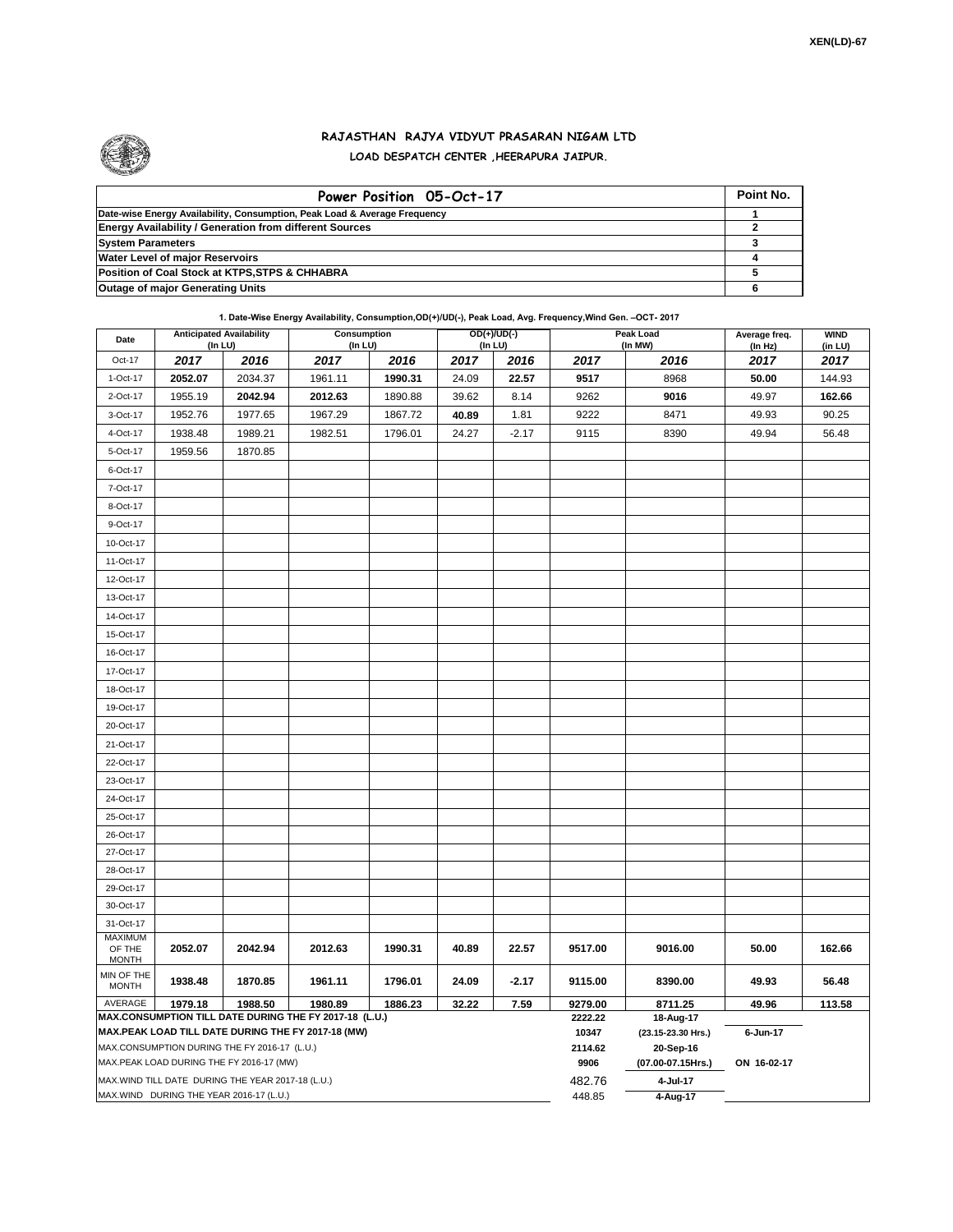## **2.Anticipated Availability/Generation From Different Sources**

| (In LU)        |                                                            |                 |                |                |  |  |  |  |  |
|----------------|------------------------------------------------------------|-----------------|----------------|----------------|--|--|--|--|--|
| S.No.          | Sources Available to Rajasthan / Installed                 | Prior           | Prior          | Actual         |  |  |  |  |  |
|                | Capacity as on 30.09.2016                                  | assessment of I | assessment of  | Energy         |  |  |  |  |  |
|                | (In MW)                                                    | Avail. For next | Avail.         | Received       |  |  |  |  |  |
|                |                                                            | Dav             | 4-Oct-17       |                |  |  |  |  |  |
| 1              | KTPS (1240/1240)                                           | 134.00          | 134.00         | 147.37         |  |  |  |  |  |
| $\overline{2}$ | STPS (1500/1500)                                           | 164.00          | 164.00         | 161.18         |  |  |  |  |  |
| 3              | DHOLPUR GAS CCPP (330/330)                                 | 0.00            | 0.00           | 21.01          |  |  |  |  |  |
| 4<br>5         | RAMGARH (273.5/273.5)<br>RAPP-A(200/200)                   | 46.00<br>40.00  | 46.00<br>40.00 | 43.14<br>41.82 |  |  |  |  |  |
| 6              | MAHI (140/140)                                             | 0.00            | 0.00           | 6.62           |  |  |  |  |  |
| 7              | CHAMBAL (RPS+JS) (135.5/271)                               | 0.00            | 18.78          | 16.65          |  |  |  |  |  |
| 8              | GIRAL LIGNITE (250/250)                                    | 0.00            | 0.00           | 0.00           |  |  |  |  |  |
| 9              | CHHABRA TPS 1000/1000)<br>ADANI (TPS) + KALISINDH (TPS)    | 136.00          | 136.00         | 141.29         |  |  |  |  |  |
| 10             | (1200+1200/1320+1200)                                      | 340.00          | 199.00         | 229.19         |  |  |  |  |  |
| 11             | WIND FARM (3980.40/4119.15)                                | 31.75           | 92.00          | 56.48          |  |  |  |  |  |
| 12             | SOLAR POWER(737.70/1295.70)                                | 0.00            | 0.00           | 3.64           |  |  |  |  |  |
| 13             | CAPTIVE POWER PLANTS                                       | 0.00            | 0.00           | 0.00           |  |  |  |  |  |
| 14<br>15       | REGIONAL (INTRA STATE) O.A. (VLTPS)<br><b>OPEN ACCESS</b>  | 0.00<br>47.26   | 0.00<br>18.32  | 0.00<br>18.32  |  |  |  |  |  |
| 16             | BIOMASS - (101.95/119.25)                                  | 5.00            | 6.00           | 4.80           |  |  |  |  |  |
| 17             | BARSINGHSAR LTPS(250/250)                                  | 53.00           | 53.00          | 50.68          |  |  |  |  |  |
| 18             | RAJWEST (1080/1080)                                        | 172.00          | 200.00         | 185.45         |  |  |  |  |  |
|                | <b>TOTAL (A): 1-18</b>                                     | 1169.01         | 1107.10        | 1127.64        |  |  |  |  |  |
| 19             | <b>BBMB COMPLEX</b>                                        |                 |                |                |  |  |  |  |  |
|                | a) BHAKRA(230.79/1516.3)<br>b) DEHAR (198/990)             | 32.08<br>18.42  | 32.14<br>20.18 | 32.14<br>19.86 |  |  |  |  |  |
|                | c) PONG (231.66/396)                                       | 45.46           | 45.46          | 45.46          |  |  |  |  |  |
|                | TOTAL: a TO c                                              | 95.96           | 97.78          | 97.46          |  |  |  |  |  |
| 20             | <b>CENTRAL STATIONS</b>                                    |                 |                |                |  |  |  |  |  |
|                | d) SINGRAULI (300/2000)                                    | 90.36           | 90.65          | 90.60          |  |  |  |  |  |
|                | e) RIHAND<br>(310.24/3000)<br>f) UNCHAHAR-I(20/420)        | 118.42<br>6.69  | 118.64<br>6.69 | 118.64<br>6.69 |  |  |  |  |  |
|                | g) UNCHAHAR-II& III(61/630)                                | 44.18           | 39.96          | 39.59          |  |  |  |  |  |
|                | h) INDIRA GANDHI STPS(JHAJHAR) 0.00/1500)                  | 0.00            | 0.00           | 0.00           |  |  |  |  |  |
|                | i) NCTPS DADRI St-II (43.22/980) + DADRI-TH                | 9.46            | 9.45           | 9.45           |  |  |  |  |  |
|                | j) DADRI GAS (77/830)                                      | 14.80           | 11.76          | 11.27          |  |  |  |  |  |
|                | (83.07/419)<br>k) ANTA<br>I) AURAIYA<br>(61.03/663)        | 16.38<br>11.54  | 19.05<br>4.51  | 21.50<br>7.44  |  |  |  |  |  |
|                | m) NAPP<br>(44/440)                                        | 9.31            | 9.38           | 9.38           |  |  |  |  |  |
|                | n) RAPP-B<br>(125/440)                                     | 33.41           | 33.41          | 33.41          |  |  |  |  |  |
|                | o) RAPP-C<br>(88/440)                                      | 20.10           | 20.10          | 20.10          |  |  |  |  |  |
|                | p) SALAL<br>(20.36/690)                                    | 2.35            | 2.33           | 2.33           |  |  |  |  |  |
|                | q) URI<br>(70.37/720)<br>r) TANAKPUR<br>(10.86/94)         | 5.00<br>2.46    | 5.09<br>2.50   | 4.67<br>2.45   |  |  |  |  |  |
|                | s) CHAMERA - (105.84/540)                                  | 7.84            | 7.84           | 7.84           |  |  |  |  |  |
|                | t) CHAMERA-II (29.01/300)                                  | 3.56            | 3.68           | 3.17           |  |  |  |  |  |
|                | u) CHAMERA-III (25.21/231)                                 | 2.52            | 2.56           | 2.56           |  |  |  |  |  |
|                | v) DHAULIGANGA (27/280)                                    | 3.88            | 3.70           | 3.70           |  |  |  |  |  |
|                | w) DULHASTI (42.42/390)<br>x) SEWA (13/120)                | 10.09<br>0.39   | 10.09<br>0.39  | 10.09<br>0.39  |  |  |  |  |  |
|                | y) NJPC (112.00/1500)+RAMPUR(31.808/412.02)                | 17.50           | 17.60          | 17.03          |  |  |  |  |  |
|                | z) TEHRI (75/1000)                                         | 5.85            | 5.85           | 5.85           |  |  |  |  |  |
|                | aa) KOTESHWR (33.44/400) + PARBATI3 (56.73/520)            | 9.72            | 10.53          | 9.73           |  |  |  |  |  |
|                | ab) TALA                                                   | 2.89            | 2.94           | 2.94           |  |  |  |  |  |
|                | ac) MUNDRA UMPP (380/4000)                                 | 70.08           | 70.08          | 70.08          |  |  |  |  |  |
|                | ad) SASAN (372/3960)<br>ae) FRKKA+KHLGN+TLCHR (70.18/3940) | 72.96<br>22.83  | 58.32<br>22.99 | 64.56<br>22.99 |  |  |  |  |  |
|                | af) URS POWER(DADRITH-I)                                   | 0.00            | 0.00           | 0.00           |  |  |  |  |  |
|                | TOTAL SCHEDULE(a TO af)                                    | 710.54          | 687.87         | 695.90         |  |  |  |  |  |
|                | LOSSES                                                     | $-27.88$        | $-26.94$       | $-27.31$       |  |  |  |  |  |
|                | <b>NET SCHEDULED</b>                                       | 682.66          | 660.93         | 668.59         |  |  |  |  |  |
| 21<br>22       | BILATERAL (REG.) EXCL. BANKING<br>BANKING                  | 9.51<br>0.00    | 9.51<br>0.00   | 8.83<br>0.00   |  |  |  |  |  |
| 23             | BILATERAL(INTER-REG.). EXCLUDING (ISOA &                   | 114.59          | 109.69         | 106.83         |  |  |  |  |  |
|                | BANKING)                                                   |                 |                |                |  |  |  |  |  |
| 24             | INTER STATE OPEN ACCESS (BILATERAL+IEX)                    | $-47.26$        | $-18.32$       | $-18.32$       |  |  |  |  |  |
| 25             | <b>INDIAN ENERGY EXCHANGE</b>                              | 31.06           | 64.67          | 64.67          |  |  |  |  |  |
|                | <b>TOTAL(B): (19 TO 25)</b>                                | 790.55          | 831.38         | 830.60         |  |  |  |  |  |
|                | TOTAL GENERATION (A +B) : 1 TO 25                          |                 |                | 1958.24        |  |  |  |  |  |
|                | OVER DRAWAL (+)/UNDER DRAWAL (-)                           |                 |                | 24.27          |  |  |  |  |  |
|                | <b>GRAND TOTAL</b>                                         | 1959.56         | 1938.47        | 1982.51        |  |  |  |  |  |
|                | <b>LAST YEAR</b>                                           | 1870.85         | 1989.21        | 1796.01        |  |  |  |  |  |